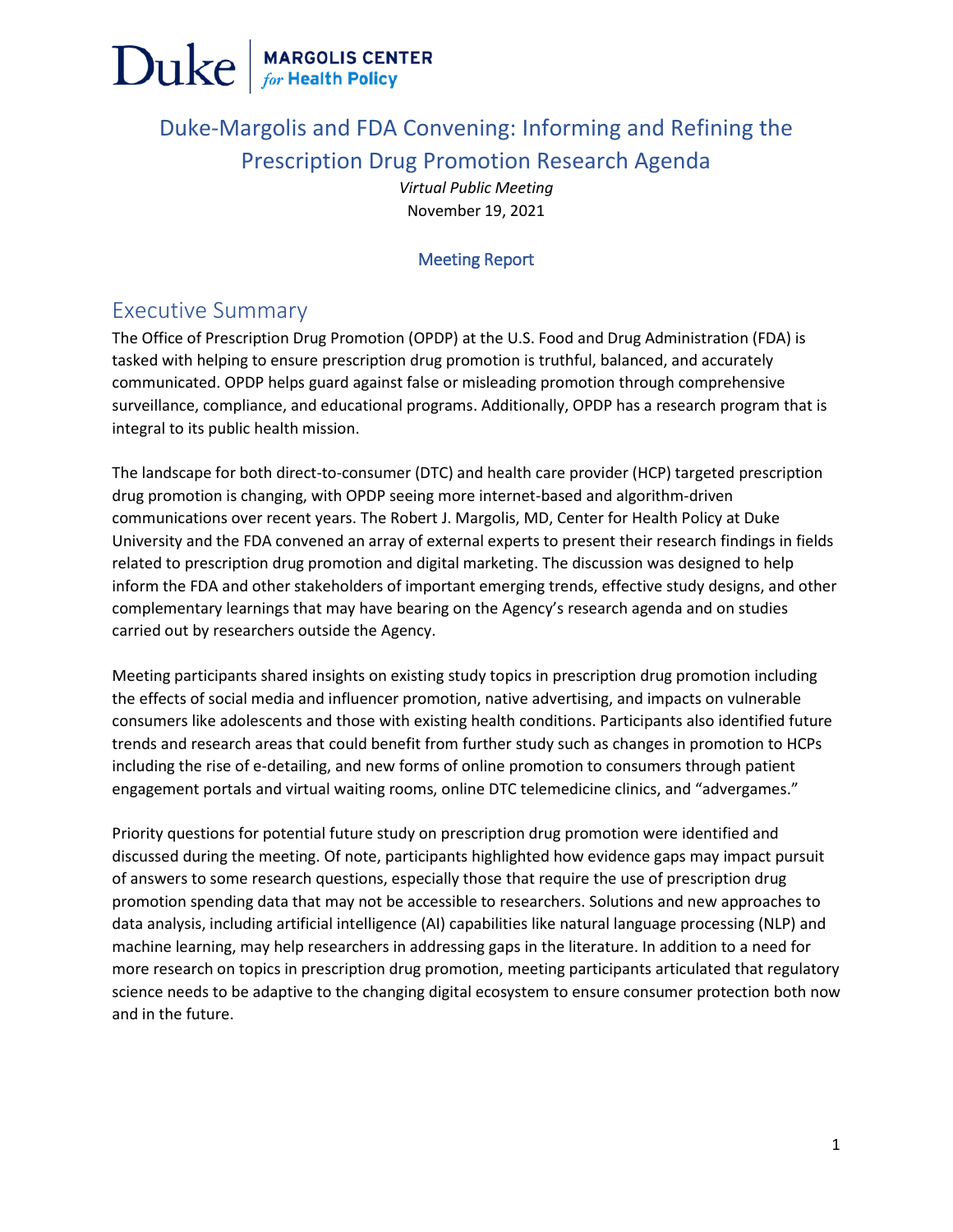### Background

#### *Office of Prescription Drug Promotion (OPDP)*

The mission of the FDA's OPDP is to protect public health by helping to ensure that prescription drug promotion is truthful, balanced, and accurately communicated. OPDP carries out this mission through comprehensive surveillance, compliance, and educational programs to help guard against false or misleading prescription drug promotion. OPDP's activities include fostering better communication of information to help consumers and HCPs make informed decisions about their treatment options.

OPDP has a research program that is integral to its public health mission. This research program supports FDA's goal of implementing science-based policy and also informs FDA's other efforts to facilitate the communication of truthful and non-misleading drug information to consumers and HCPs. OPDP's research is focused on promotional communications for prescription drugs and includes investigating issues impacting HCP and consumer usage of information, enhancing understanding of the audience's perception and comprehension of information presented, and assessing the accuracy and effectiveness of information and how it is conveyed. OPDP researchers also measure the impact of prescription drug promotion on consumer and HCP behaviors and work to measure how audience variables like health literacy level and age influence research findings. This helps to illuminate what populations may be most vulnerable to false or misleading promotion.

It is important to note that federal regulations do not require drug sponsors to submit promotional communications to OPDP for review prior to use except in [certain limited circumstances.](https://www.fda.gov/about-fda/center-drug-evaluation-and-research-cder/opdp-frequently-asked-questions-faqs#Pre-distributionSubmissions) [Federal](https://www.accessdata.fda.gov/scripts/cdrh/cfdocs/cfcfr/cfrsearch.cfm?fr=314.81)  [regulation](https://www.accessdata.fda.gov/scripts/cdrh/cfdocs/cfcfr/cfrsearch.cfm?fr=314.81) requires all promotional communications disseminated by or on behalf of a drug sponsor to be submitted to FDA at the time of initial publication or dissemination to the public, meaning that most promotional communications in the public domain have not been reviewed by OPDP. Of note, this also means that promotional communications that are *not* disseminated by or on behalf of a drug sponsor are not subject to FDA regulatory requirements for prescription drug promotion.

While it is the drug sponsor's responsibility to ensure that their promotional communications comply with existing laws and regulations, OPDP is responsible for protecting public health by, for example, monitoring drug sponsors' promotion. For this reason, research on current and future trends in prescription drug promotion and how these trends may impact public health are key to OPDP's work and mission fulfillment.

#### *Meeting Objective*

The broader landscape for prescription drug promotion continues to evolve as consumers and HCPs increasingly use digital tools to inform and manage aspects of care and drug sponsors look to these tools to reach target audiences. While some of these tools and communication channels are being used by individuals or entities that may be outside of FDA's statutory jurisdiction, understanding the broader digital marketing landscape is an important prerequisite to informing and refining both FDA's research agenda as well as the research agenda of others engaged in fields such as health communication, marketing, and public health. Identifying potential touchpoints where collective research could improve and safeguard the information that makes its way to consumers and HCPs can lead to more strategic, impactful, and collaborative work in this space.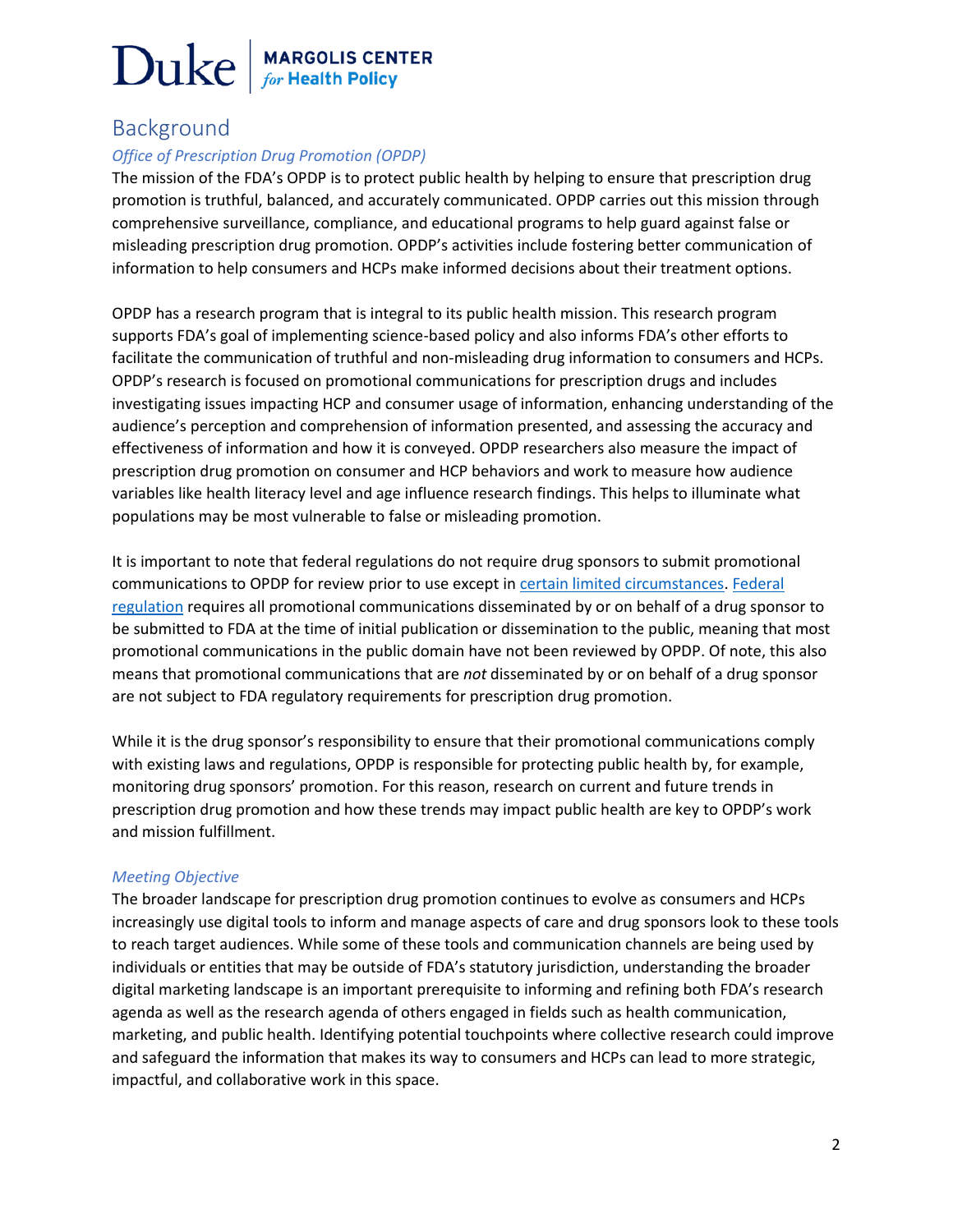The Duke-Margolis Center for Health Policy and the FDA convened an array of experts to present and discuss research findings in prescription drug promotion and digital marketing to help inform the FDA and other stakeholders of important emerging trends, effective study designs, and other learnings that may complement the Agency's research agenda as well as studies carried out by researchers outside the Agency. Participants explored a wide range of topics related to current and anticipated future trends in prescription drug promotion, how prescription drug promotion can affect patient and HCP thinking and decision making, and how to best support research at the FDA and elsewhere that is both impactful and actionable.

## Current Research Topics on Prescription Drug Promotion in the Digital

#### Space

Meeting participants discussed current research topics related to prescription drug promotion in the digital space. Key areas of ongoing research include prescription drug promotion that occurs via social media and the use of social media influencers.

#### *Prescription Drug Promotion via Social Media Platforms*

Drug sponsors are increasingly turning to internet-based promotion in addition to traditional forms of advertising, namely TV and print ads, to reach consumers. While social media is still a comparatively new avenue, prescription drug promotion can be found on a range of social media platforms such as YouTube, Instagram, Twitter, TikTok, Facebook, and Twitch. Meeting participants stressed that social media is not a monolith; each platform has different audiences with various ways of engaging and interacting with users. It was also pointed out that social media is not restricted by geographic boundaries. This creates unique challenges for regulators, each with different rules and regulations, tasked with protecting the public health of discrete populations.

One meeting participant noted that in her review of FDA compliance letters, one of the key concerns evident to her was that drug sponsors have been using social media platforms like YouTube to promote products that are not approved, framing the products as "breakthrough" drugs, despite a lack of scientific evidence. The researcher further noted that this violative practice could have a disproportionate impact on vulnerable individuals with chronic or hard-to-treat conditions.

That participant also noted that FDA compliance letters shine a light on issues of risk imbalance in social media prescription drug promotion. Some prescription drug promotion that occurs on social media may be imbalanced due to how the information is presented to consumers. Risk information may not be immediately visible to consumers due to the use of creative techniques, such as making risk information available when the viewer's cursor moves over a photo or other graphic. As a result, consumers may not fully view risk information when coming across this type of digital prescription drug promotion. In addition, promotional communications within and across social media platforms are less standardized compared to print ads or television ads and may take many shapes and forms. Consumers, as a result, may have varied experiences interacting with promotional communications even when presented with the same promotional content. These differences in format and user experience may impact audience perceptions and comprehension of the information presented.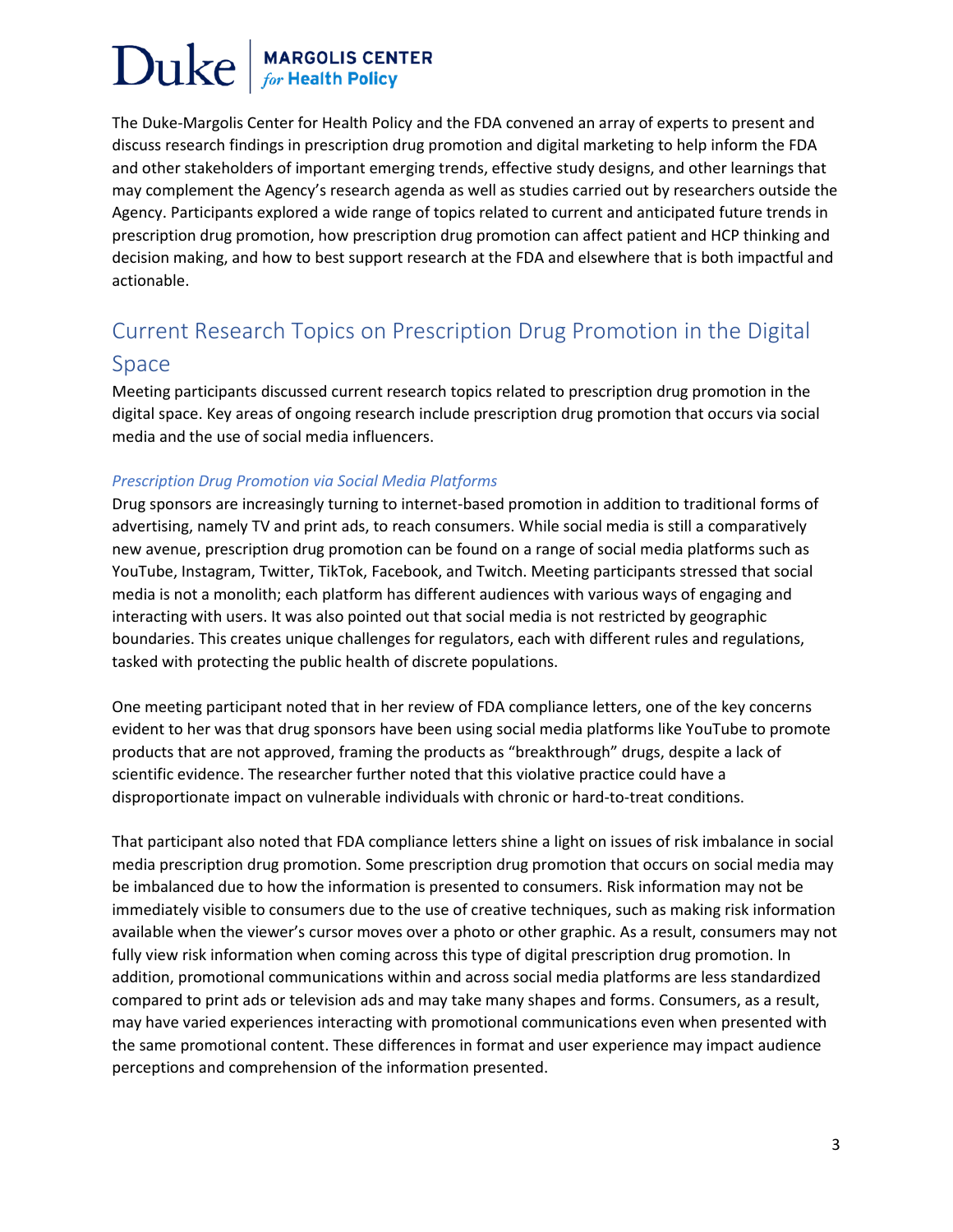In addition, social media posts on a variety of social media platforms may contain native advertising. Native advertising is advertising that is seamlessly integrated with entertainment or editorial content. Native advertising may reduce skepticism by consumers, especially those with low media literacy and a lower ability to distinguish between the promotional and non-promotional components of the content. Researchers are studying how consumers evaluate these posts, and native advertising generally, to better understand how this unique format may impact consumer comprehension of the core drug information.

Lastly, the use of high-powered algorithms that present personalized and targeted promotional communications to users on platforms, such as TikTok, were explored. Marketers can use metadata – data that is descriptive of other data rather than including the direct content – generated through social media activity to target drug promotion to consumers with a high degree of precision, including for "offlabel" uses for some drugs. Vulnerable populations, including adolescents and individuals with chronic or hard-to-treat conditions or those with depression, may be particularly impacted by targeted promotional communications on social media platforms. Of note, there is limited transparency surrounding the use of metadata for digital targeting. Meeting participants stated that there is a need for more research on how these targeted prescription drug promotions may impact all users, especially vulnerable audiences that use social media platforms.

#### *Social Media Influencers and Prescription Drug Promotion*

In addition to the presence of prescription drug promotion on social media described above, meeting participants articulated that there are different risks associated with different types of influencers engaging in promotion on these platforms. Social media influencers engaging in prescription drug promotion come in different varieties, including patient influencers, physician influencers, celebrity influencers, and micro-influencers. Micro-influences are influencers with a larger following than a normal social media user, but with fewer followers than a celebrity and typically with expertise in a certain niche.<sup>1</sup> Given their smaller audience, micro-influencers may be more likely to engage with followers directly and participate in dialogue about prescription drugs or other products. Additionally, micro-influencers and their followers may bond over shared health conditions. These factors may impact how promotion is perceived by the targeted audience. On the other hand, celebrity influencers may have substantially larger followings as well as more followers that engage in parasocial relationships with the celebrity. A parasocial relationship is a one-sided relationship experienced by an audience that may lead to an overinflated sense of trust in celebrities and their recommendations. In addition, parasocial relationships mediated via social media platforms can lead to health information disclosures by audience members, which may become a privacy issue for consumers engaging in this behavior.<sup>2</sup>

One meeting participant noted that some promotional strategies may encourage influencers to build empathy online, especially for promotional campaigns that focus on user-generated content. Drug sponsors may have influencers make an illness disclosure and openly talk about their condition as a part of the promotional strategy, which can immerse consumers in the storyline and make them feel as if the promotional material is organic. This empathy-building tactic may reduce advertising skepticism in consumers, which may increase patient inquiries about the product to their HCPs and reduce their ability to accurately assess the benefit and risk information provided for the product.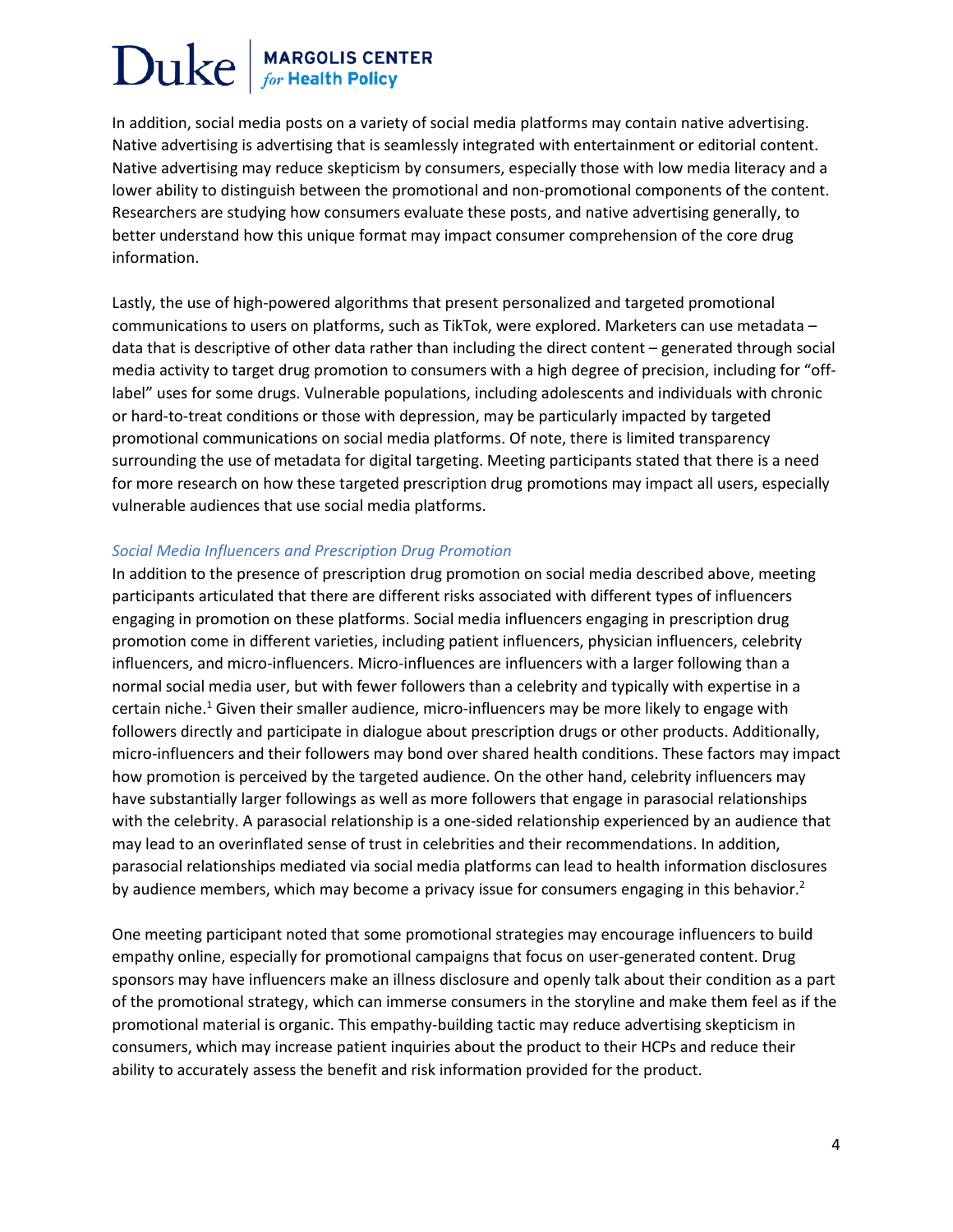In the same vein, one participant noted ethical issues that arise from some influencer marketing practices. Some social media posts by influencers appear to include personal, unbranded content about a disease state or health condition that the influencer is experiencing. The posts do not appear to include any prescription drug promotional messaging. However, the influencer uses the post to direct followers to links that then bring those followers directly to branded prescription drug promotional websites. The participant highlighted that there are ethical concerns with the lack of transparency around these marketing techniques.

In addition, TV ads with testimonials from influencers, where the influencer speaks to their experience with the prescription drug product, may also encourage consumers to inquire about certain prescription drugs. A meeting participant noted that testimonials for prescription drugs are potentially problematic given that prescription drug effectiveness varies from patient to patient. Meeting participants noted that more research could help elucidate how influencer marketing can affect consumer health behaviors.

Physician influencers on social media may also engage in promotion of prescription drug products. A meeting participant spoke on the value of investigating the association between high volumes of consulting payments and physicians' online profiles to understand any associations between promotional content posted online by these physicians and consulting payments. Of note, the relationship between the volume of payments physicians receive as indicated in the CMS Open [Payments database](https://www.cms.gov/openpayments) and their social media posts is a new area that could benefit from additional research.

## Emerging Trends in Prescription Drug Promotion and Additional Research Gaps

The rise of prescription drug promotion in the digital space and the changing health landscape have contributed to several emerging trends in prescription drug promotion to consumers and HCPs that warrant further research. Meeting participants identified emerging trends in prescription drug promotion as well as broader digital promotion trends to watch and discussed key research gaps with these emerging drug promotion methods.

#### *Trends in Prescription Drug Promotion to Consumers*

Patient engagement portals are an emerging platform for prescription drug promotion. These portals allow individuals to receive lifestyle "coaching" for certain conditions. Meeting participants stressed that this can lead to direct advertising to consumers that is not as visible as traditional promotion from drug sponsors or third parties, which can make it difficult for researchers to assess the impacts of these types of promotion on consumers.

Virtual waiting rooms are another relatively new venue for prescription drug promotion and are becoming more utilized with the increasing prevalence of telehealth visits. Participants noted how these virtual waiting rooms assure marketers of a captive audience that may be uniquely motivated to listen to health-related messaging. Research is needed to evaluate issues like whether patients in these rooms are more vulnerable to priming effects, and how the promotional messaging they experience shapes the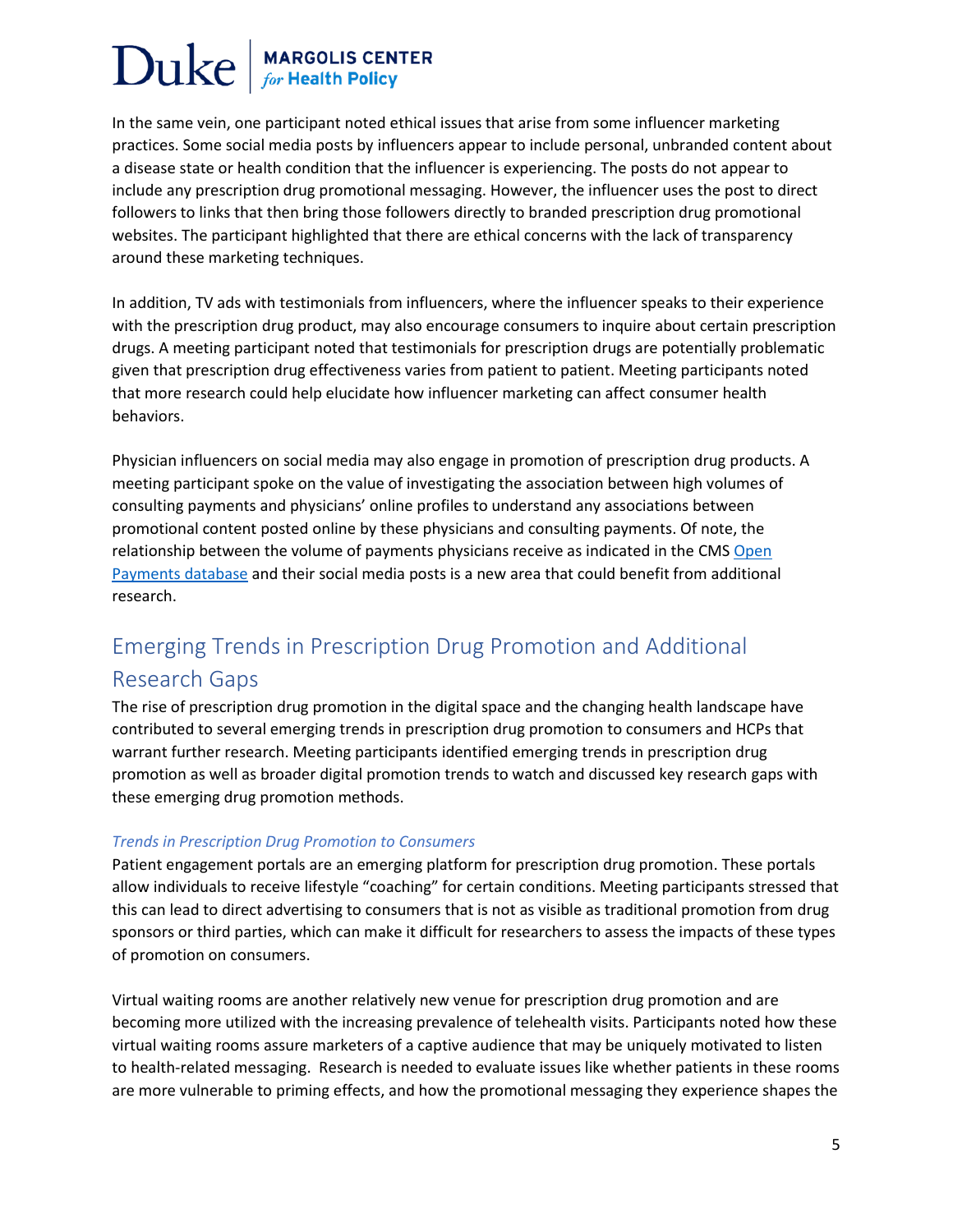interaction with their HCP that immediately follows. Virtual waiting rooms are typically hosted on the same platform in which patients disclose sensitive health information, meaning that drug sponsors may use tailored advertising to target these patients as they wait for their telehealth appointments. One meeting participant noted that virtual waiting rooms raise questions about data privacy given the sensitivity of the information that patients share with their HCPs during telehealth visits.

Meeting participants also noted that digital applications ("apps") that are represented as health support tools for consumers are another emerging venue for prescription drug promotion. These apps may be linked to wearable technology and may prompt consumers to enter information about their health. This information can then be used to push in-app ads that are targeted at that specific consumer based on their behaviors and health information. This trend again highlights issues of data privacy and, one participant noted, could lead to ads being directed at individuals who are not appropriate candidates for the promoted drug (off-label marketing).

Another important emerging trend that may impact understanding of what balanced and accurately communicated third-party promotion to consumers looks like online is the rise of direct-to-consumer (DTC) telemedicine clinics. Visits to these telemedicine clinics are distinct from traditional telemedicine visits with an HCP. DTC telemedicine clinics connect consumers to medical advice and treatment options and do not require patient referral to the clinic by a clinician. Of note, these clinics may be highly specialized in providing only a limited number of therapeutic options, with some focused on providing access to only a single product. Questions remain about how DTC telemedicine clinics' advertisements may impact consumer assessment and utilization of promoted treatment options, including advertisements for products that may be prescribed through such services for off-label use. One meeting participant noted that online DTC telemedicine clinics can increase privacy and patient accessibility to HCPs. However, clinics may also have financial incentives to overprescribe or to prescribe products for off-label use. Meeting participants articulated that information being communicated to consumers about DTC telemedicine clinics may be considered promotional, and these clinics should present balanced, truthful, and accurate information about their products and services to patients. Interestingly, however, the promotional messaging from these clinics may not be subject to FDA regulations as the promotion of the prescription drug may not be conducted by or on behalf of the drug sponsor.

Broadcast advertising is still a prominent form of prescription drug promotion; however, broadcast ads are appearing in new contexts to target new demographics. Meeting participants discussed streaming services as a new frontier for broadcast advertising, potentially reaching younger or different demographics compared to traditional TV ads. Researchers also mentioned that longer-form broadcaststyle ads may begin appearing in more digital spaces where consumers seek entertainment or when searching for information about health conditions. Drug sponsors are also using new promotional techniques to connect with consumers. The use of narrative transportation and consumer engagement, through concepts such as "advergames," may facilitate consumer education about prescription drug products.<sup>3</sup> Narrative transportation is an advertising technique that immerses readers into a storyline. One meeting participant noted that narrative transportation may be especially prevalent in more traditional forms of drug promotion, including TV advertising. Narrative transportation is an important concept in current prescription drug promotion research, as the strategy is often used only to present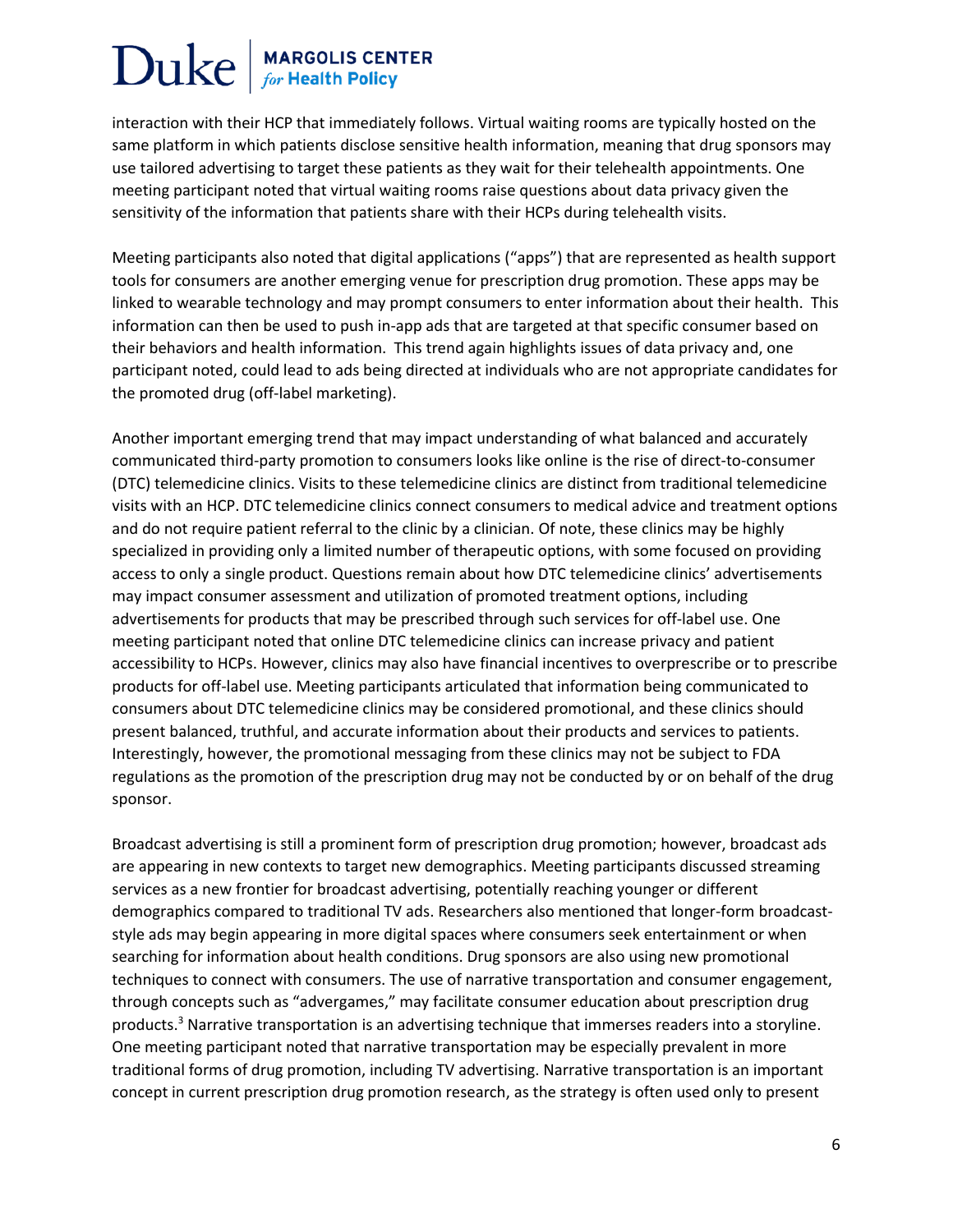prescription drug benefit information in the TV ads, while the risk information is kept distinct from the narrative storyline. This may affect the attention paid to the presentation of the risk information and consumers' ability to properly understand risk information.

One additional trend that may have bearing on how consumers assess prescription drug promotion information is law firm ads on drug harms. While not a new trend, law firm ads about drug harms, which focus on communicating safety risks about a given product or products, may affect medication adherence and subsequently may cause negative patient outcomes. Meeting participants emphasized that media and health literacy are important for consumer empowerment and that consumers may face risks as these promotional strategies may make benefit-risk information more difficult to understand. Of note, law firm ads are almost completely unregulated, and more research is needed to understand how messaging in these ads impacts consumer comprehension of the risks and benefits of prescription drugs, as well as the ads' impacts on consumer health behaviors.

#### *Trends in Prescription Drug Promotion to Health Care Providers*

It is important to note that the majority of industry funds for prescription drug promotion are directed towards HCPs rather than DTC promotion. Promotion to HCPs has historically included written and print communications along with other forms of promotion such as speaker programs, conferences, and inperson detailing via visits from sales representatives.<sup>4</sup>

Promotion to HCPs is also taking new forms. Due to the ongoing COVID-19 pandemic, drug sponsors have shifted from in-person detailing to e-detailing. E-detailing, which has become a major form of promotion to HCPs, may be less expensive for sponsors given the reduction in expenses related to travel and meals. Compared with more traditional in-person detailing, e-detailing may also reach more HCPs, especially providers in rural or hard-to-reach areas. Promotion via electronic health records (EHRs) is also a relatively new venue for prescription drug promotion to HCPs; however, this strategy is not currently widespread. Prescription drug promotional communications have been embedded in clinical decision-making software that HCPs routinely use, raising concerns about how these communications may alter prescribing behavior. Little research exists surrounding the effect of promotional communications embedded into EHRs, but researchers are keen to study the topic further given the historical impact of other forms of promotion to HCPs on prescribing and patient outcomes.

One meeting participant also noted that promotion to HCPs may be shifting towards targeting payors and other higher-level authorities who have power over formularies and other key decisions. This type of promotion is more tailored than past techniques, which have targeted many individual physicians to encourage them to prescribe certain prescription drugs. Many academic medical centers, hospitals, and private practices no longer allow sales representatives to speak directly to physicians, which raises questions surrounding how the volume of promotion to HCPs will change going forward.

### Future Research Needs

Meeting participants proposed research areas for further study and provided insights on strategies to overcome gaps in available research and evidence. Among other topics, participants raised questions about the future of promotion to HCPs, the use of new social media platforms and strategies, and the difficulties associated with obtaining and analyzing data related to digital promotion.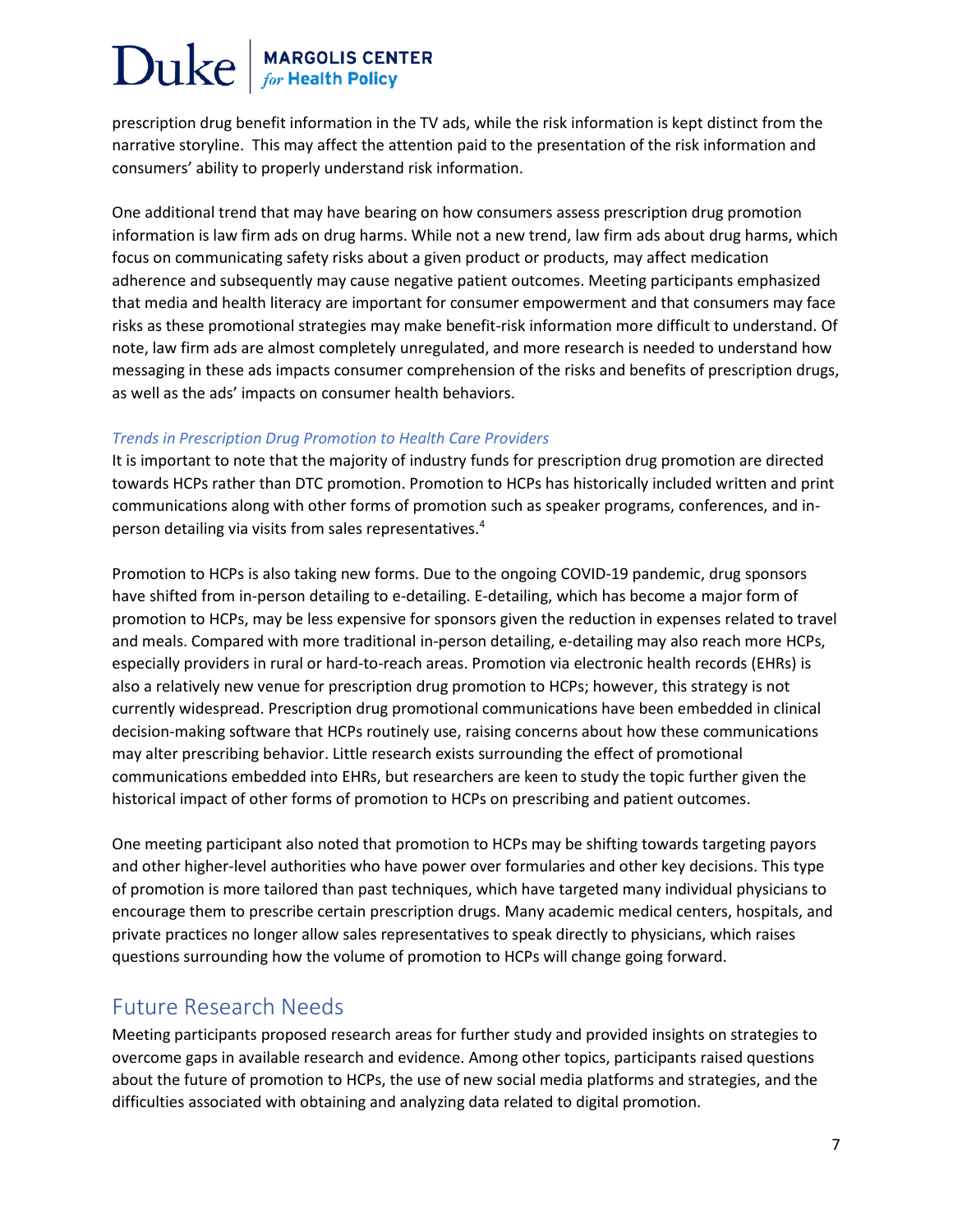#### *Key Research Topics for Further Study*

More research, regardless of who conducts it, is needed to understand how changes in promotion to HCPs impacts understanding of the risks and benefits of a given product as well as prescribing behaviors. E-detailing in particular warrants further research given the dramatic rise in this form of promotion during the COVID-19 pandemic. In addition, promotion to HCPs via EHRs is an area that meeting participants identified as warranting further exploration.

Researchers may consider exploring questions such as:

- 1) How might the shift from in-person to e-detailing affect the volume of promotion to HCPs?
- 2) How might the growth of e-detailing and marketing through EHRs impact HCP information seeking and prescribing behaviors?
- 3) Is there data to suggest that marketing of controlled substances to HCPs should be subject to different statutory requirements than other types of prescription drug products?
- 4) How have changes enacted by the Physician Payments Sunshine Act of 2010 (PL 111-148) impacted consumers and the patient-HCP relationship?
- 5) How do prescribing rates differ between e-detailing and in-person detailing?
- 6) How might e-detailing influence appropriate versus inappropriate drug selection and use?

Meeting participants identified prescription drug promotion on social media and influencers as important areas for further research. A better understanding of how prescription drug promotion over different social media platforms may shape patient-HCP interactions, as well as health outcomes, may inform understanding of how different promotion formats and venues impact consumer assessment and comprehension of product information. While meeting participants acknowledged that determining causality in the current data landscape is difficult, valuable insights into the impacts of digital prescription drug promotion could be gained by looking at topics like the relationship between digital promotion and medication adherence, and how this type of promotion influences open communication between patients and HCPs.

Research questions on promotion via social media, by influencers, and through other digital media tools suggested by meeting participants include:

- 1) How might drug promotion via social media shape patient-HCP interactions?
- 2) How might drug promotion via social or digital media channels prime patients to discuss certain questions or ideas with their HCPs?
- 3) How might social media and other emerging digital media channels for promotion positively impact health behaviors such as medication adherence?
- 4) How do health literacy and media literacy influence consumer skepticism and behavior in response to social media promotion?
- 5) How do hidden DTC prescription drug promotion messages in native advertising and implicit claims in vehicles like advergames impact consumer beliefs, skepticism, and behavior?
- 6) How can disclosures be used to effectively signal to consumers that the messaging they are seeing is marketing?
- 7) How do the different media consumption practices of different age cohorts impact belief formation, decision making, and persuasion outcomes in those cohorts?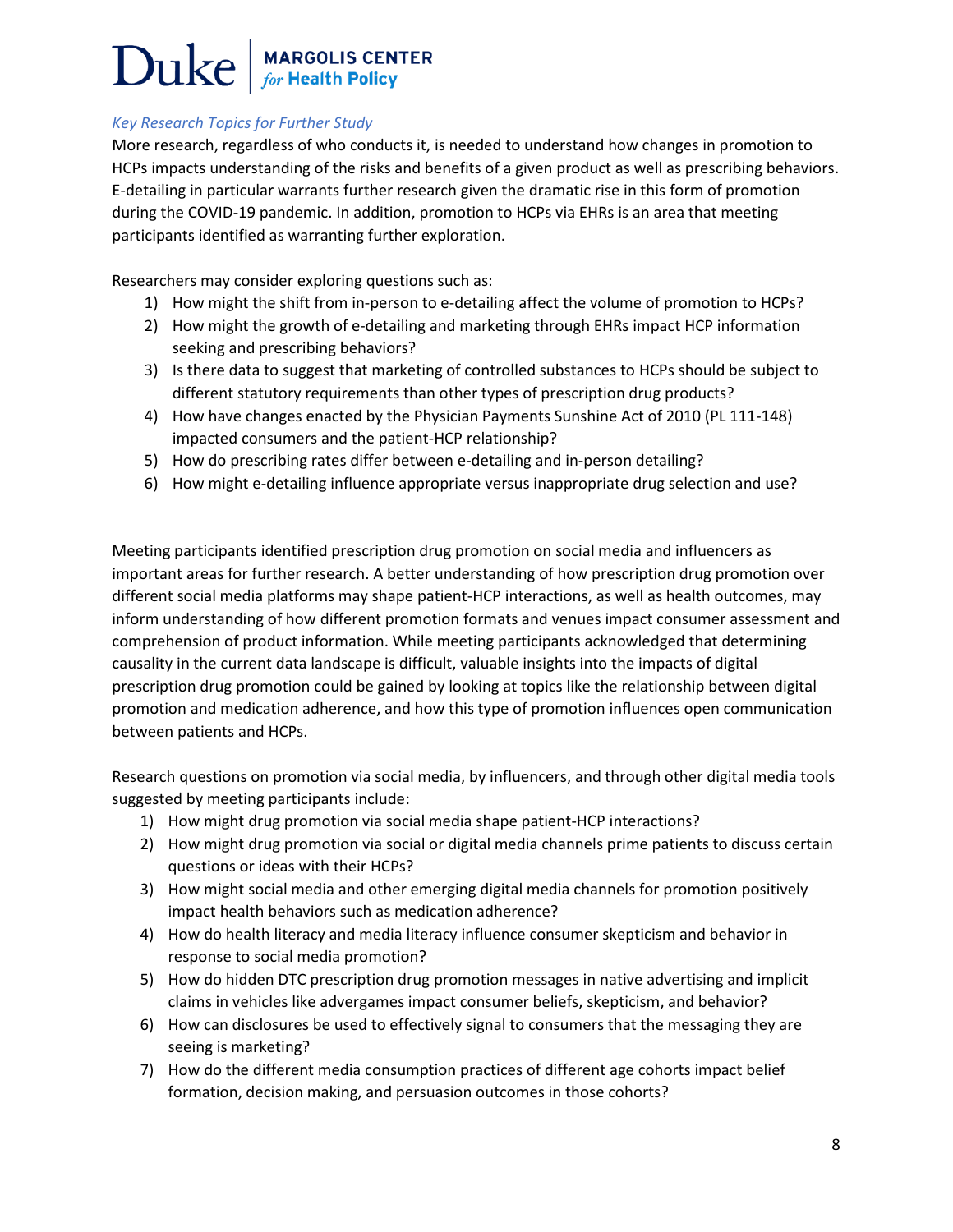- 8) How do the research findings related to more traditional forms of DTC advertising compare to research findings on DTC promotion through social media?
- 9) How might drug promotion via social media impact inappropriate prescription drug use?

#### *Evidence Needed to Support Further Research*

To address the key research topics above, new and different types of data will be needed. As one meeting participant noted, it is hard to determine the impact of promotion on health outcomes without access to data on advertisement spending, as well as data on how the promotional communications are being used and targeted. Participants noted that there is less data granularity from digital advertising than from TV and other more traditional forms of advertising, which impacts the level of data available for conducting research. In addition, individual drug sponsors and technology companies have access to their spending data and information about marketing to certain demographics, but this information is largely unavailable to researchers or the public. Some social media platforms are more open than others; for example, Twitter made some ad spending data available to researchers. However, even in these cases, data made available by social media platforms may be lacking in important ways. Of note, influencers may be paid via third parties rather than directly by drug sponsors, which makes obtaining spending data more difficult.

Meeting participants noted difficulties in obtaining and analyzing data on promotion in the digital space for academic research. Obtaining access to data for research is expensive, and various datasets may have a political valence that researchers may wish to avoid. One participant added that it can be hard to scrape data from platforms such as Instagram, as images can have powerful influences in addition to text content, which can be more easily scraped. Additionally, a significant gap in understanding of prescription drug promotion in the digital space is how data brokers facilitate promotion, which poses health privacy information problems for patients.

Despite difficulties with obtaining and analyzing data on digital promotion, researchers have identified strategies for analyzing promotional communications and their effect on consumers. Content analysis, for instance, is one method that has been used to analyze the landscape of promotion on social media, and this method may be especially relevant for analyzing images, user profiles, and online conversations surrounding promotional communications. Natural language processing (NLP) and machine learning may allow for analysis of larger groups of social media posts, especially when looking at social media platforms that allow larger bodies of text, such as Twitter and Reddit. One meeting participant added that research methodology may need to differ between social media platforms due to the way information is presented to users. Participants further noted that the user reactions to promotional communications are important to study in addition to the promotional communications themselves.

### Conclusion

Prescription drug promotion is evolving and taking new forms with internet-based promotion becoming increasingly popular. In the meeting, participants discussed important new developments in the prescription drug promotion research landscape, including the rise of social media promotion, use of influencers, and increases in e-detailing, among other topics. The impact of these new promotional strategies on consumers and HCPs is largely unknown, and more research into these topics is warranted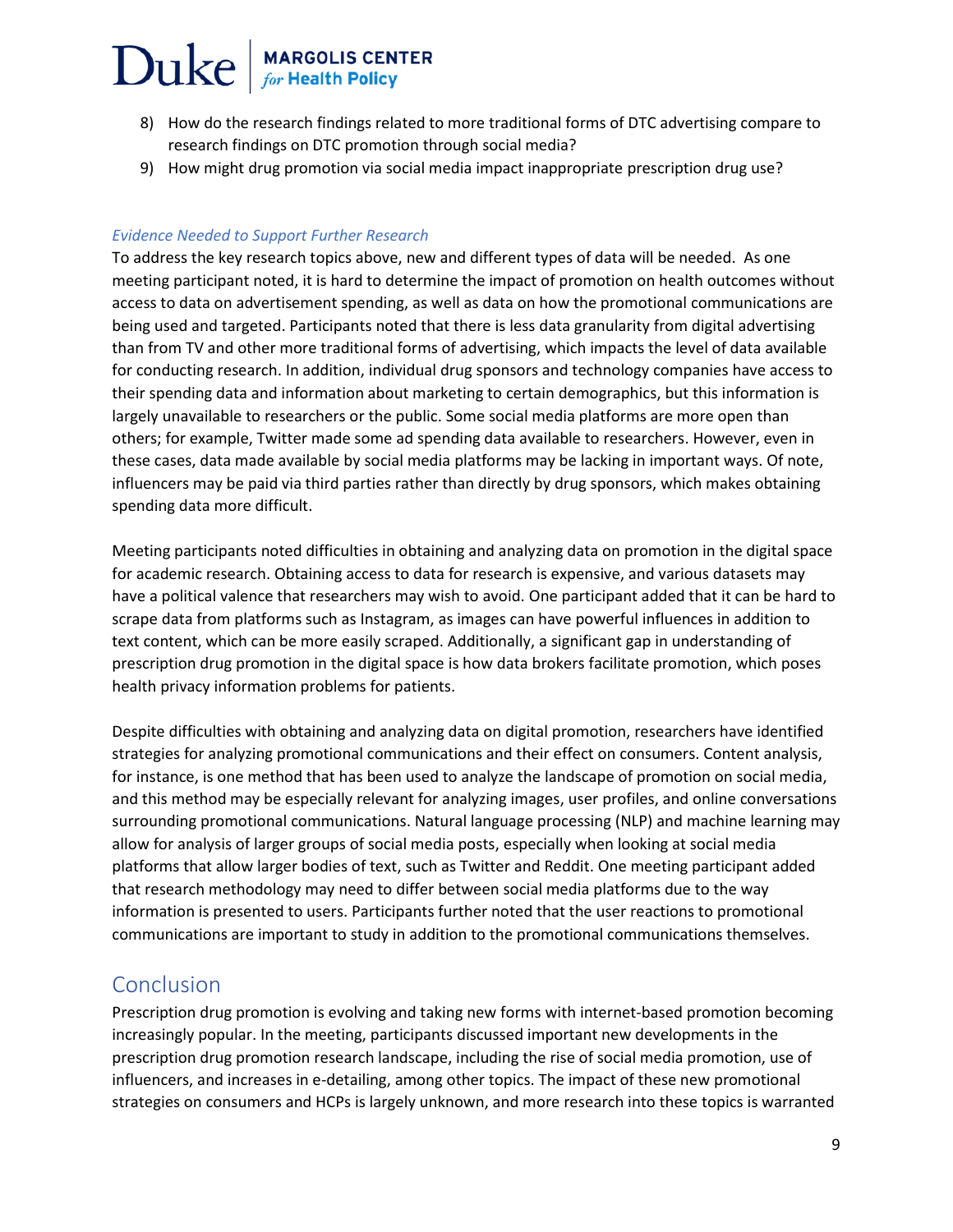to help ensure patient safety, especially as prescription drug promotion continues to rapidly change in the digital age.

Priority questions for future study on prescription drug promotion were identified and discussed during the meeting. Of note, participants highlighted how evidence gaps may impact pursuit of answers to some research questions, especially those that require the use of prescription drug promotion spending data, which may not be accessible to researchers. Solutions and new approaches to data analysis, including artificial intelligence (AI) solutions, may help researchers in addressing gaps in the literature.

Meeting participants articulated that regulatory science needs to be adaptive to the changing digital ecosystem to protect consumers both now and in the future. Beyond research into the promotional material itself, understanding the way consumers are targeted in the digital space will be important for effective oversight of prescription drug promotion. As one meeting participant noted, understanding and addressing misleading messaging is one challenge, but understanding misleading marketing practices and how to protect consumers from those practices is another challenge entirely. Meeting participants also noted that guidance related to the "fair balance" regulatory provision may need to be modernized given evolving digital formats and previous research demonstrating that consumers have a lesser understanding of prescription drug risks compared with drug benefits. Meeting participants questioned whether drug sponsors may benefit from more concrete guidelines about how drug benefitrisk information should be conveyed in promotional communications, especially given the rise of new forms and formats for promotion in the digital space.

Overall, as new forms of prescription drug promotion emerge, regulators and the broader research community must work together to better understand how promotional communications in the digital space impact consumers and HCPs and how to best protect public health.

#### *Funding Acknowledgement*

*This project was supported by the Food and Drug Administration (FDA) of the U.S. Department of Health and Human Services (HHS) as part of a financial assistance award U01FD006807 totaling \$1,848,806 with 100 percent funded by FDA/HHS. The contents are those of the author(s) and do not necessarily represent the official views of, nor an endorsement, by FDA/HHS, or the U.S. Government.*